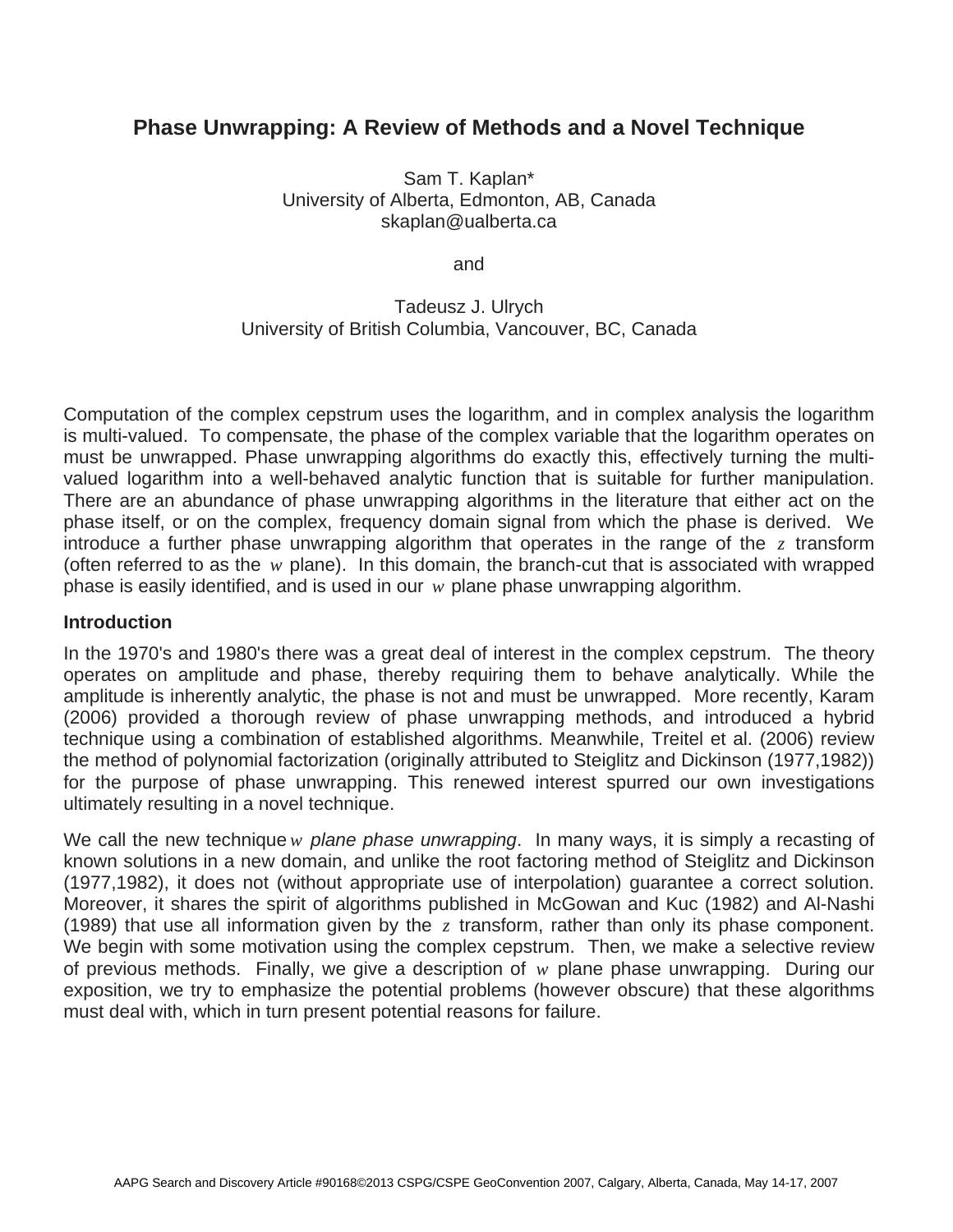## **Complex Cepstrum and Multi-Valued Functions**

We concern ourselves with a transform that maps a signal from the time domain to the complex cepstrum where the signal is filtered before performing the inverse transform. This is a familiar strategy in signal and image processing. The difficulty lies in the fact that the transform, in part, uses the logarithm of a complex number. In complex analysis the logarithm is, due to the phase of a complex number, a multi-valued function. Here, we review the transform of the complex cepstrum, and analyze the mathematical domains (*z* plane and *w* plane) that are involved in the computations. It is in the *w* plane where the logarithm is applied, and where phase unwrapping is used to make it single-valued and, in turn, analytic.

The complex cepstrum of a discrete signal,  $h(t_i)$ ,  $i = 1...N$ , is computed in the following steps: (1)<br>compute the *z* transform of *h*, giving  $v(x)$ : (2) compute the logarithm of  $v(x)$ , giving log $v(x)$ : (3) compute the *z* transform of *h*, giving  $w(z)$ ; (2) compute the logarithm of  $w(z)$ , giving  $\log w(z)$ ; (3) compute the inverse *z* transform of  $\log w(z)$  to find the complex cepstrum.

First, the *z* transform of *h* is

$$
w(z) = h(t_0) + h(t_1)z + h(t_2)z^2 + \dots + h(t_N)z^N
$$
\n(1)

where we say that  $z = x + iy$  is the *z* plane, and that  $w(z) = u(z) + iv(z)$  is the *w* plane. We oveluate the polynomial in equation (1) for the unit circle in the *z* plane. That is for  $|z| = 1$  and evaluate the polynomial in equation (1) for the unit circle in the *z* plane. That is, for  $|z|=1$  and  $\arccos(z) \leq (z-1)$ . Seesand we take the logarithm of the polynomial  $\arccos(z)$  as that  $arg(z) \in (-\pi, \pi]$ . Second, we take the logarithm of the polynomial  $w(z)$  so that

$$
\log w(z) = Log|w(z)| + Arg(w(z)) + i2\pi n \quad , \quad n = 0, \pm 1, \pm 2, \dots \quad .
$$
 (2)

Third, we compute the inverse *z* transform of equation (2),  $\hat{h} = w^{-1}(\log(w(z)))$ , where  $\hat{h}$  is the complex construction of the complex construction in geophysics please see Ultych complex cepstrum. For an application of the complex cepstrum in geophysics, please see Ulrych (1971).

From equation (2), it is evident that the logarithm is multi-valued.  $Arg(w(z))$  is the principal argument of  $w(z)$ , and is in practice computed using the arctangent function so that  $Arg(w(z)) \in (-\pi, \pi]$ . This choice of principal argument means that the branch-cut in the *w* plane is the non-positive real axis. It is this branch-cut that manifests as  $2\pi$  discontinuities in phase, and the non-positive real axis. It is this branch-cut that manifests as  $2\pi$  discontinuities in phase, and<br>various unwrapping methods remove its effect, allowing us to work with the logarithm as if it were analytic.

#### **Selective Review of Phase Unwrapping Algorithms**

Our introduction alludes to a variety of algorithms for phase unwrapping. Arguably, the simplest of these make use of the expected continuity in the analytic phase (Oppenheim and Schafer, 1989; Tribolet, 1977). More involved algorithms use the roots of the *z* transform polynomial (equation (1)); either the complex roots (Steiglitz and Dickenson, 1982), or the roots of the real component of *w*(*z*) (McGowan and Kuc, 1982). Separately, Al-Nashi (1989) identifies and incorporates sharp zeros into his phase unwrapping algorithm.

The oft referenced algorithm of Tribolet (1977) uses the fundamental theorem of integral calculus to identify and remove discontinuities caused by the *w* plane branch-cut. This involves a numerical integration, and Tribolet (1977) ensures its validity through comparison, plus or minus integer multiples of  $2\pi$ , to the principal argument . In essence, the Tribolet (1977) algorithm is similar to Oppenheim and Schafer (1989). Both use the phase of *w*(*z*) to search for discontinuities created by the branch-cut in the *w* plane; but, the Tribolet (1977) method recognizes when  $w(z)$  requires further interpolation.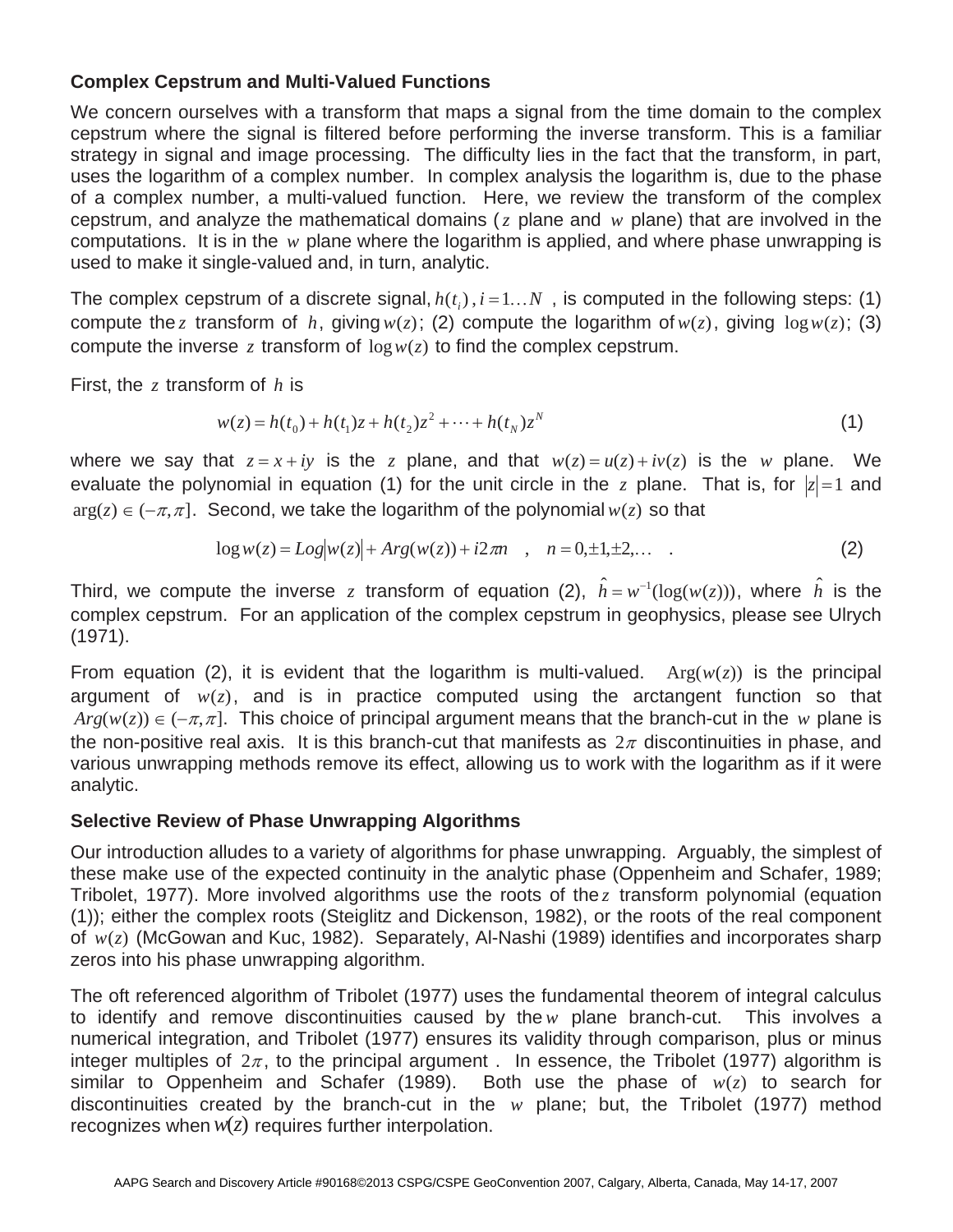Next, we consider the algorithms of McGowan and Kuc (1982) and Steiglitz and Dickinson (1982) that use the roots of  $w(z)$  for phase unwrapping. In McGowan and Kuc, the roots of  $u(z)$  (the real component of  $w(z)$ ) are used. As usual, the wrapped phase is computed using the inverse tangent function,  $arg(w(z)) = a tan(v(x, y)/u(x, y))$ , and  $\pi$  is either added or subtracted as *z* passes through singularities of  $y(x, y)/u(x, y)$ . Thus the method must find the roots of  $y(x, y)$ . Conversely through singularities of  $v(x, y)/u(x, y)$ . Thus the method must find the roots of  $u(x, y)$ . Conversely, Steiglitz and Dickenson (1982) factorize *w*(*z*) so that each factor has analytic phase; their sum is the total phase, and is also analytic. That is, a sum of analytic functions is, itself, analytic. It is easy to argue that this represents the best possible algorithm for phase unwrapping in that it provides a guaranteed result. The downside is its need to factorize potentially large polynomials; from a practical point of view, not all time series need be factorizable. That said, there exist very fast algorithms for factoring one dimensional polynomials (e.g. Sitton et al., 2003).

Al-Nashi (1989) recognized that in addition to  $2\pi$  discontinuities caused by the *w* plane branchcut, there may also be  $\pi$  discontinuities generated by the presence of, so called, *sharp zeros* in the *z* plane. Sharp zeros are roots of *w*(*z*) that fall close to the unit circle. The improbable zero that falls on the unit circle causes a  $\pi$  discontinuity. Algorithms that rely on the continuity of phase may mistakenly attribute the effects of sharp zeros to the *w* plane branch-cut; or alternatively, they may miss the effect of the branch-cut where  $Arg(w(z))$  is obscured by sharp zeros. To avoid this miss-classification, Al-Nashi (1989) designed an algorithm that incorporates the locations of sharp zeros.

The overview of methods presented here is not complete. Moreover, some of the details of each algorithm are left to the cited papers, and we encourage the interested reader to pursue these.

## **W Plane Phase Unwrapping**

Here, we introduce a novel algorithm for phase unwrapping, called *w* plane phase unwrapping. It adds an algorithm to a problem with many existing solutions; none-the-less, we hope that it provides further insight, and is pleasing for its simplicity and straight forward extension to higher dimensions. The logic of the algorithm is short. When the contour of the filter in the *w* plane crosses the branch-cut, we adjust *n* in equation (2). Unlike the polynomial factorization algorithm of Steiglitz and Dickenson (1982), *w* plane phase unwrapping may require studious interpolation to guarantee a correct answer.

To proceed, we define  $\omega = \arg(z)$ , and use  $\omega$  to parameterize the filter's w plane contour so that

$$
w(z) = (u(z) + iv(z)) = w(\omega) = (u(\omega) + iv(\omega)), \quad z = e^{i\omega}, \quad \omega \in (-\pi, \pi].
$$

In practice,  $\omega$  takes on a finite and ordered set of values,  $\omega \in {\{\omega_0, \omega_1, ..., \omega_N\}}$  where  $\omega_0 = -\pi + \varepsilon$ ,<br>  $\omega > 0$  and  $\omega_0 = \pi$ . The algorithm proceeds by comparing  $y(\omega)$  for successive instances of  $\omega$ . In  $\varepsilon > 0$  and  $\omega_N = \pi$ . The algorithm proceeds by comparing  $w(\omega)$  for successive instances of  $\omega$ . In particular, let  $n = 0$  and if (1)  $y(\omega) \le 0$  and  $y(\omega) \le 0$  and  $y(\omega) \le 0$  then let particular, let  $n_0 = 0$ , and if (1)  $u(\omega_{i-1}) \le 0$ ,  $u(\omega_i) \le 0$  and  $v(\omega_{i-1})v(\omega_i) < 0$ , then let  $n = n$  sign(*v*(*a*))). The unwrapped phase is  $arg(w(\omega)) = Arg(w(\omega)) + i2\pi n$ , if  $y(\omega) > 0$ ;  $n_i = n_{i-1} - \text{sign}(v(\omega_{i-1}))$ . The unwrapped phase is  $\arg(w(\omega_i)) = \text{Arg}(w(\omega_i)) + i2\pi n_i$ . If  $v(\omega_{i-1})v(\omega_i) < 0$ ;<br>and if other (2)  $v(\omega_{i-1}) < 0$  and  $v(\omega_{i-1}) > 0$  and  $v(\omega_{i-1}) > 0$  and  $v(\omega_{i-1}) < 0$  angly then the result is but, if either (2)  $u(\omega_{i-1}) < 0$  and  $u(\omega_i) > 0$ , or (3)  $u(\omega_{i-1}) > 0$  and  $u(\omega_i) < 0$  apply, then the result is applyied to the result is applying the contour crosses the ambiguous. In these two ambiguous cases, (2) and (3), it is not certain if the contour crosses the real axis  $v = 0$  to the left or right of the imaginary axis  $u = 0$ . We note that the ambiguous case in (2) correspond to filters with sharp zeros in the z plane. In the cases of (2) or (3) then (2) and (3) correspond to filters with sharp zeros in the *z* plane. In the cases of (2) or (3), then like Tribolet (1977), *w*(*z*) must be interpolated to remove the ambiguity, and return us to the unambiguous condition (1).

In Figure 1, we show the application of the algorithm to a short filter where it is easy to illustrate each crossing of the branch cut. Figure 1a shows the roots of  $w(z)$  in the z plane. Figure 1b